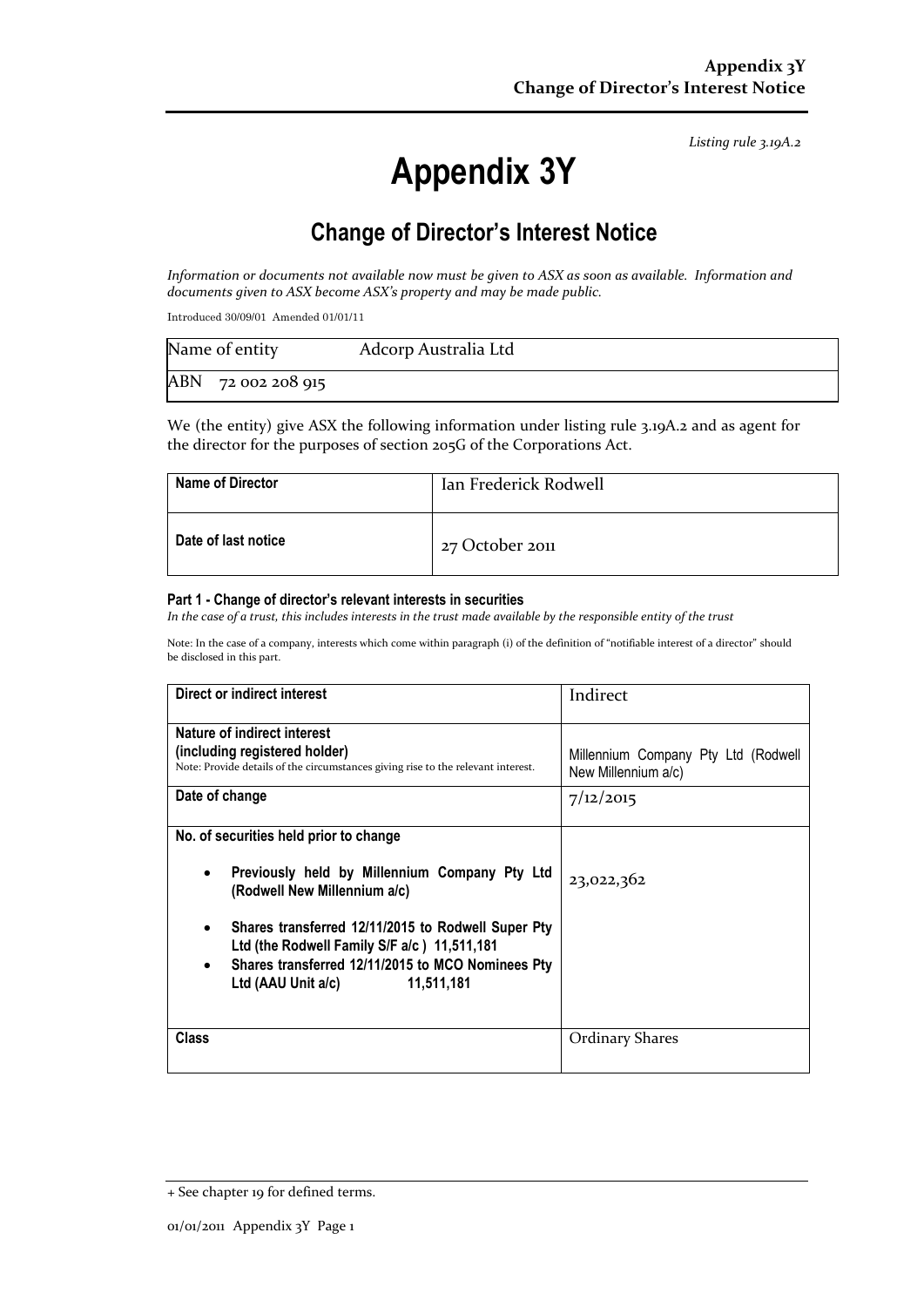| Number acquired on 7/12/2015                                                                                                                                            |                                                              |
|-------------------------------------------------------------------------------------------------------------------------------------------------------------------------|--------------------------------------------------------------|
| Entitlement and shares taken up by Rodwell Super<br>$\bullet$<br>Pty Ltd (the Rodwell Family S/F a/c)                                                                   | 1,401,290                                                    |
| Entitlement and shares taken up by MCO Nominees<br>$\bullet$<br>Pty Ltd (AAU Unit a/c)                                                                                  | 23,022,362                                                   |
| Entitlement and shares taken up by MCO Nominees<br>$\bullet$<br>Pty Ltd (AAU Unit a/c) as Underwriter                                                                   | 110,889,308                                                  |
| Number disposed                                                                                                                                                         |                                                              |
| <b>Value/Consideration</b><br>Note: If consideration is non-cash, provide details and estimated valuation                                                               | 3.1 cents per share allotted<br>pursuant to the Rights Issue |
| No. of securities held after change<br>Rodwell Super Pty Ltd (the Rodwell Family S/F a/c)<br>$\bullet$<br><b>MCO Nominees Pty Ltd (AAU Unit a/c)</b><br>$\bullet$       | 12,912,471<br>122,400,489                                    |
| Nature of change<br>Example: on-market trade, off-market trade, exercise of options, issue of<br>securities under dividend reinvestment plan, participation in buy-back | Shares<br>allotted<br>pursuant<br>renounceable rights issue  |

### **Part 2 – Change of director's interests in contracts**

Note: In the case of a company, interests which come within paragraph (ii) of the definition of "notifiable interest of a director" should be disclosed in this part.

| <b>Detail of contract</b>                                                                                                           | n/a |
|-------------------------------------------------------------------------------------------------------------------------------------|-----|
| <b>Nature of interest</b>                                                                                                           |     |
| Name of registered holder<br>(if issued securities)                                                                                 |     |
|                                                                                                                                     |     |
| Date of change                                                                                                                      |     |
| No. and class of securities to which                                                                                                |     |
| interest related prior to change<br>Note: Details are only required for a contract in<br>relation to which the interest has changed |     |
| Interest acquired                                                                                                                   |     |
| Interest disposed                                                                                                                   |     |
| <b>Value/Consideration</b><br>Note: If consideration is non-cash, provide details<br>and an estimated valuation                     |     |

<sup>+</sup> See chapter 19 for defined terms.